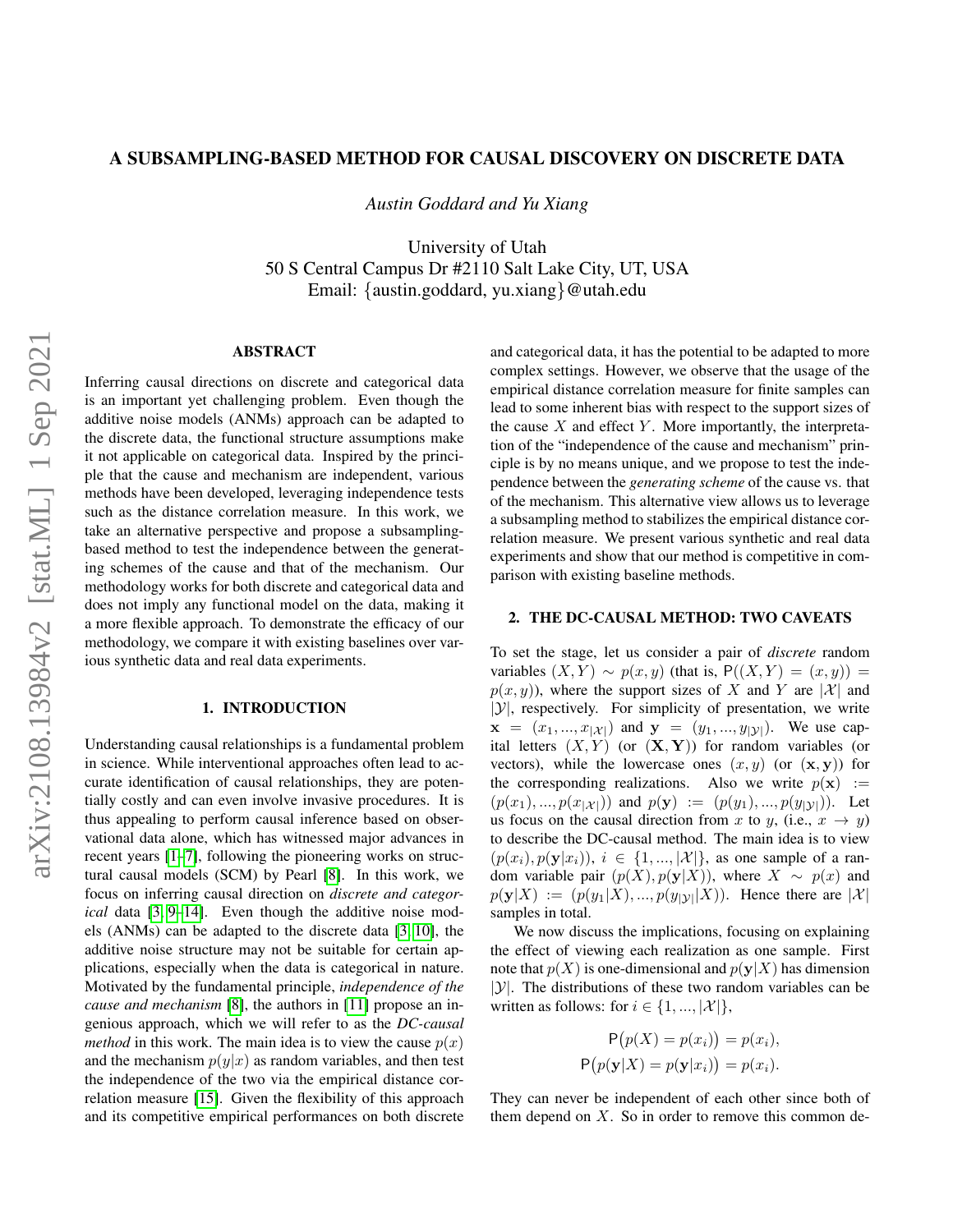pendency on  $X$ , the authors in [\[11\]](#page-4-6) implicitly apply randomized transformations to these two random variables so that they are *uniformly* distributed over the same set of realizations, and this is accomplished by *forcing each realization to be one sample*. As a consequence, it is now sufficient to sample each realization once rather than according to weights  $p(x_i)$ . More concretely, consider the following two randomized transformations  $U_x(\cdot)$  and  $U_{y|x}(\cdot)$  such that

$$
P(U_x(p(X)) = p(x_i)) = 1/|\mathcal{X}|,
$$
  
 
$$
P(U_{y|x}(p(y|X)) = p(y|x_i)) = 1/|\mathcal{X}|.
$$

Based on this, *the main postulate in [\[11\]](#page-4-6) is that* x *causes* y *is equivalent to*  $U_x(p(X))$  *and*  $U_{y|x}(p(y|X))$  *being independent of each other.* The problem of testing  $x \rightarrow y$  thus boils down to testing the independence by inputting  $|\mathcal{X}|$  samples  $(p(x_i), p(\mathbf{y}|x_i)), i \in \{1, ..., |\mathcal{X}|\}$ , to the empirical distance correlation measure for the independence test [\[15\]](#page-4-7). Similarly, to test the reverse direction  $y \to x$ , one uses  $|\mathcal{Y}|$  samples  $(p(y_i), p(\mathbf{x}|y_i)), j \in \{1, ..., |\mathcal{Y}|\}$ . Now we argue that there are two caveats of the DC-causal method [\[11\]](#page-4-6).

Support-size bias. First, we start with a *support-size bias* associated with the method. It turns out that for finite sample size, the distance correlation estimate has an inherent bias. Roughly speaking, for a pair of independent variables, the distance correlation measure decreases (towards 0) as the support sizes grow. *As a result, the DC-causal method tends to claim the one with the smaller (or larger) support size as the effect (or cause).* Furthermore, it has been observed that this phenomena exists in other methods intended for discrete and categorical variables where the ANM assumption is relaxed. (see Section VII in [\[12\]](#page-4-8) for detailed discussions about support bias in the method we later refer to as CISC). Note that an unbiased version of the distance correlation measure is available [\[16\]](#page-4-9), however, it is not stable when the sample size is small.

Inputs of the Distance Correlation Measure. A more critical caveat, in our view, is the inputs of the distance correlation measure. As we have explained above, the DC-causal method aims to test the independence between  $U_x(p(X))$  and  $U_{y|x}(p(y|X)$  for the  $x \to y$  direction and thus treat each realization  $(p(x_i), p(\mathbf{y}|x_i))$  as one sample, leading to a total of  $|\mathcal{X}|$  samples. Similarly, the reverse direction is tested based on  $|y|$  samples. However, for discrete random variables, either  $|\mathcal{X}|$  or  $|\mathcal{Y}|$  or both can be too small to obtain reliable estimates. More importantly, we interpret the *independence of the cause and mechanism* principle [\[8\]](#page-4-1) as that the cause  $p(x)$  and the mechanism  $p(y|x)$  are generated independently so that changing one does not affect the other. Therefore, it seems more natural to us to consider testing the independence between the underlying generating schemes of the cause and the mechanism.

Specifically, consider two unknown random generating schemes  $G_x$  and  $G_{y|x}$  that generate  $p(x)$  and  $p(y|x)$ , respectively, where  $p(x)$  is viewed as one realization of the cause and  $p(y|x)$  the mechanism. Given a data set  $\mathcal{D}$  =  $\{(x_i, y_i)\}_{i=1}^N$ , we therefore hope to test the independence between  $G_x$  and  $G_{y|x}$  by inputting different samples of  $p(x)$ and  $p(y|x)$ , achieved via subsampling, into the empirical distance correlation measure. We discuss this in more detail in the next section.

# 3. SUBSAMPLING WITH DISTANCE CORRELATION

Suppose we have m random samples  $(\mathbf{X}_i, \mathbf{Y}_i)$ ,  $1 \le i \le m$ , where  $X_i = (X_{i,1}, ..., X_{i,p})$  and  $Y_i = (Y_{i,1}, ..., Y_{i,q})$  coming from the joint distribution of  $(X, Y)$ . Define  $a_{i,j} = ||X_i \mathbf{X}_i$  for  $i, j = 1, ..., m$  and

$$
a_{i, \cdot} = \frac{1}{m} \sum_{j=1}^{m} a_{i,j}, \quad a_{\cdot,j} = \frac{1}{m} \sum_{j=1}^{m} a_{j}, \quad a_{\cdot, \cdot} = \frac{1}{m} \sum_{i,j=1}^{m} a_{i,j}.
$$

Then let  $A_{i,j} = a_{i,j} - a_{i,j} - a_{i,j} + a_{i,j}$  and similarly construct  $A_{i,j}$  based on  $b_{i,j} = ||\mathbf{Y}_i - \mathbf{Y}_j||$ . The empirical distance covariance is defined as  $\mathcal{C}_m(\mathbf{X}, \mathbf{Y}) = \frac{1}{m^2} \sum_{i,j=1}^m A_{i,j} B_{i,j}$ The distance correlation  $\mathcal{R}_m(\mathbf{X}, \mathbf{Y})$  is the just the normalized  $\mathcal{C}_m(\mathbf{X}, \mathbf{Y})$ , and we refer the readers to [\[15\]](#page-4-7) for more details.

Algorithm 1 Subsampling with distance correlation

**Input:** Data set  $\mathcal{D} = \{(x_i, y_i)\}_{i=1}^N$ , subsampling probability  $q$ , number of subsampled datasets  $m$ 

**Output:**  $x \rightarrow y$  or  $y \rightarrow x$ ,

**procedure** TEST $(x \rightarrow y)$ 

1. Subsample m datasets  $\hat{\mathcal{D}}_1, \dots \hat{\mathcal{D}}_m$  from  $\mathcal{D}$ , where  $\hat{\mathcal{D}}_i$ includes each  $(x_i, y_i)$  independently with probability q.

2. For each dataset  $i$ , compute the corresponding empirical distribution  $(\hat{p}_i(\mathbf{x}), \hat{p}_i(\mathbf{y}|\mathbf{x})).$ 

3. Treat  $\{(\hat{p}_i(\mathbf{x}), \hat{p}_i(\mathbf{y}|\mathbf{x}))\}_{i=1}^m$  as m random samples of  $(p(\mathbf{x}), p(\mathbf{y}|\mathbf{x}))$  and compute the empirical distance correlation  $\mathcal{R}_m(\mathbf{G}_\mathbf{x}, \mathbf{G}_{\mathbf{y}|\mathbf{x}})$ .

**procedure** TEST $(y \rightarrow x)$ 

if  $\mathcal{R}_m(\mathbf{G}_\mathbf{x},\mathbf{G}_{\mathbf{v}|\mathbf{x}}) < \mathcal{R}_m(\mathbf{G}_\mathbf{y},\mathbf{G}_{\mathbf{x}|\mathbf{v}})$  then Output:  $x \rightarrow y$ else Output:  $y \to x$ 

As we have alluded to in the previous section, we propose a *subsampling-based DC method* presented in Algorithm 1. The main idea is to first bootstrap (via subsampling) an ensemble of m empirical estimates of  $p(x)$  and  $p(y|x)$ , and then use the distance correlation measure to test the independence using these  $m$  samples. However, it should be noted that a support-size bias still remains but in a different manner and we try to provide some insights on this as follows. Suppose that  $|\mathcal{X}| < |\mathcal{Y}|$  and given a fixed dataset, then the m empirical estimates of  $p(x)$  will be more similar to each other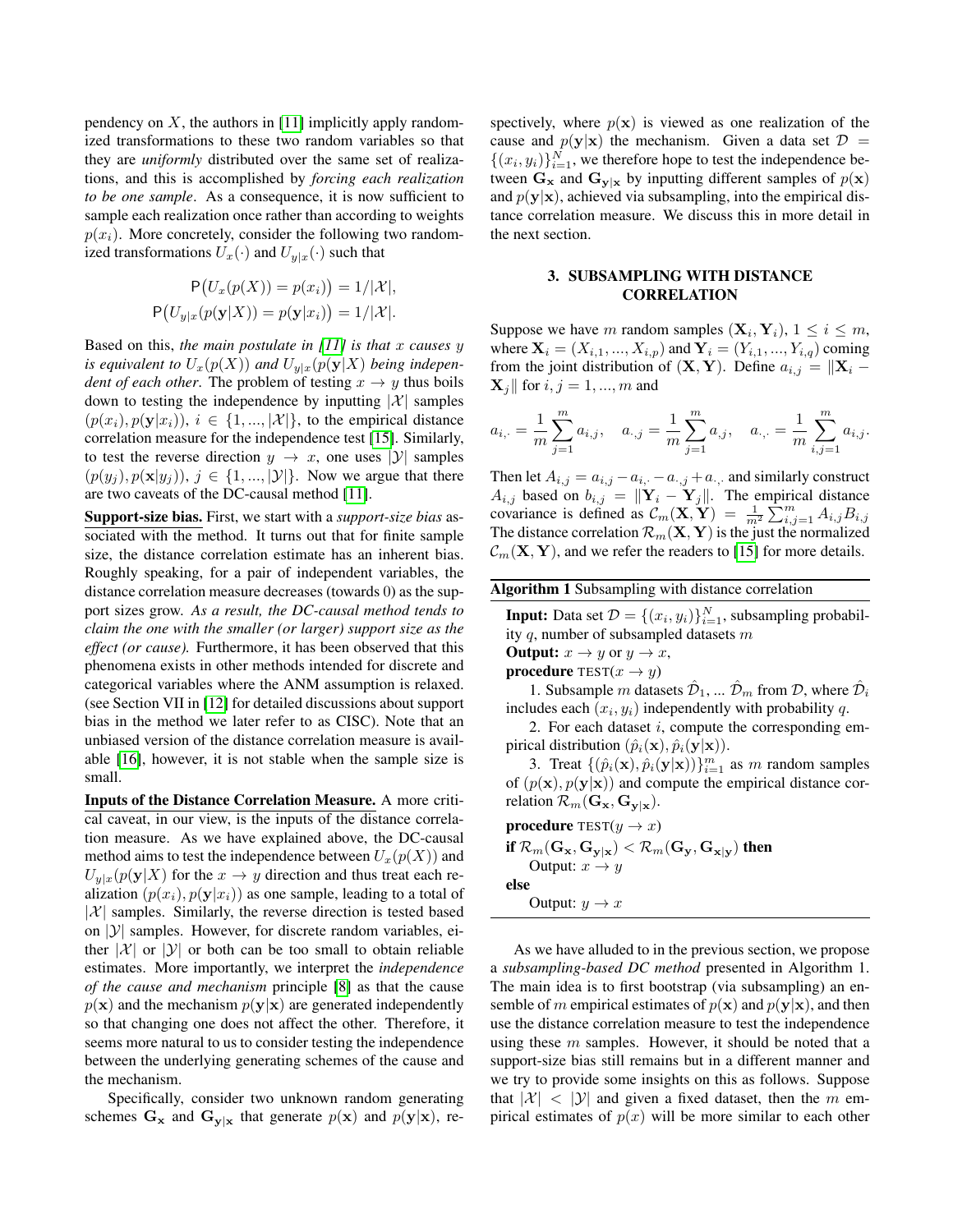than that of  $p(y)$ , making the former closer to be "uniform". As a consequence, it is more likely that  $\mathcal{R}_m(\mathbf{G}_\mathbf{x}, \mathbf{G}_{\mathbf{y}|\mathbf{x}})$  <  $\mathcal{R}_m(\mathbf{G}_y, \mathbf{G}_{x|y})$ , creating a bias to make y more likely to be the effect. *Therefore, it is reasonable to only test cases when*  $|\mathcal{X}| = |\mathcal{Y}|$ , which is what we will do in our experiment sec*tion.*

We now discuss the choices of  $m$  and  $p$  based on our empirical experiments. We choose  $p$  according to the following rule:  $p^* = \min\{p_f, p_b\}$ , where  $p_f$  denotes the p that minimizes the empirical distance correlation calculated based on the forward channel, i.e.,  $p_f = \arg \min_p \mathcal{R}_m(\mathbf{G}_\mathbf{x}, \mathbf{G}_{\mathbf{y}|\mathbf{x}})$ . Similarly,  $p<sub>b</sub>$  is defined for the backward model. One can also optimize  $p$  under different criteria, such as maximizing the gap between  $\mathcal{R}_m(\mathbf{G}_\mathbf{x}, \mathbf{G}_{\mathbf{y}|\mathbf{x}})$  and  $\mathcal{R}_m(\mathbf{G}_\mathbf{y}, \mathbf{G}_{\mathbf{x}|\mathbf{y}})$ . We choose to adopt the former one due to its empirical performance. Note that our subsampling approach produces a random output, due to the randomness from the subsampling procedure. We thus choose large enough  $m$  so that the results become stable, and we illustrate this in our synthetic data experiments in the next section.

## 4. EXPERIMENTS

In our experiments, we compare our method (referred to as SUB in the plots) with the DC-causal method as well as various existing baseline methods: DR [\[3\]](#page-4-2), CISC [\[12\]](#page-4-8), ICGI [\[13\]](#page-4-10), HCR [\[9\]](#page-4-3), and ACID [\[10\]](#page-4-5). The ground truth is  $x \to y$  for all the cause-effect pairs in our experiments. For the synthetic data, we choose  $m = 100$  and it is justified in Fig. [2.](#page-3-1) For each real data experiments, we choose the  $m$  by plotting the distance correlations for both forward and backward directions, and then choose large enough  $m$  so that the two directions do not overlap.  $p$  is chosen based on the criteria mentioned above.  $p_f$  and  $p_b$  are determined by selecting the smallest of 10 linear spaced  $p$ 's between 0.01 and 0.99.

#### 4.1. Synthetic Data Experiments

In this section, we revisit two synthetic data experiments from [\[11\]](#page-4-6). As we shall illustrate below, the original setups favor the forward direction  $(x \to y)$  by *making*  $p(x)$  *(or*  $p(y|x)$ *) closer to a uniform distribution*, since  $\mathcal{R}_n(p(x), p(y|x))$  is close to 0 if  $p(x)$  or  $p(y|x)$  is close to uniform. In light of this, we propose to modify the setups to make the two directions less distinguishable. In all synthetic data experiments, accuracy results are averaged over 1000 separate datasets. Each dataset contains 2000 samples.

Experiment 1: First, we summarize the setup of Section 5.1 in [\[11\]](#page-4-6). The cause and effect are related via an additive noise model:  $Y = f(X) + N$ , where the noise N is independent of X, and  $\mathcal{X} = \{1, 2, ..., 30\}$ . (I)  $p(x)$  is obtained by randomly generating a vector (of length  $|\mathcal{X}|$ ) with each entry being an integer between  $\left[1, |\mathcal{X}|/4\right]$  and then normalizing it. (II) f is a random mapping from X to  $\mathcal{Y}_0 = \{1, 2, ..., 30\}.$ 

Now we make some observations. In (I), sampling  $p(x)$ from a discrete distribution on a smaller interval tends to produce many repeating probabilities in  $p(x)$  (see Fig. [1](#page-3-2) for a simple illustration). Note that probabilities close to constant in  $p(x)$  result in a smaller empirical distance correlation in the forward direction than the backward. Because of (II), multiple  $x$ 's will be mapped to the same  $y$ , resulting in repeated conditional distributions in  $p(y|x)$  and thus a more uniform  $p(y|x).$ 

We propose to make the following changes. (a) Given the support sizes |X| and |N|, we generate  $p(x)$  and  $p(n)$ from the (continuous) uniform distribution over  $[0, 1]$ . (b) The function  $f$  is constructed using a random but one-to-one mapping from  $|\mathcal{X}|$  to  $|\mathcal{Y}_0|$ . As a minor change for the sake of making  $|\mathcal{X}| = |\mathcal{Y}|$  easily, we adopt  $Y = (f(X) + N) \text{ mod } |\mathcal{Y}_0|$ , inspired by the cyclic models in [\[3\]](#page-4-2). Note that the curves are not sensitive to this change.

Results of the modified setup are presented in Fig. [3](#page-3-3) and we fix the support of |N| to be  $\{-2, -1, 0, 1, 2\}$ . Our subsampling method achieves near perfect accuracy even when the support sizes are small. DR consistently achieves around 90% accuracy. Except on support sizes less than 8, ACID achieves close to 100% accuracy. IGCI performs only slightly better than a random coin flip. Like the subsampling method, the CISC method also achieves near optimal results. However, the subsampling method's reliability can be seen by examining the relative gap (defined below) between each method's forward and backward scores, that is, the empirical distance correlation for the subsampling method and the stochastic complexity for CISC. Here we define the relative gap as  $|s_f - s_b| / \max\{s_f, s_b\}$ , where  $s_f$  and  $s_b$  denote the forward score and backward score, respectively. The subsampling method has a relative gap of 0.13 while the CISC method has  $2.5 \times 10^{-4}$ . Since it has been observed that the CISC method also has an inherent bias and favors the variable with the smaller support size as the cause, we assert that the subsampling method holds an edge over the CISC method.

Experiment 2: We start with summarizing the setup of Sec-tion 5.2 in [\[11\]](#page-4-6). Both  $p(x)$  and  $p(y|x)$  are generated randomly, and  $p(x)$  is obtained in the same way as in Experiment 1, while  $p(y|x)$  is selected using a reference set, which contains  $|\mathcal{X}|/4$  distributions. Each distribution in the reference set is generated in the same manner as that of X with the exception that |Y| samples are taken. Then, for  $x \in X$ ,  $p(y|x)$  is selected randomly from the reference set.

Following the same reasoning as in the previous experiment, we propose the following changes. (a) We generate  $p(x)$  and  $p(y|x)$  from the (continuous) uniform distribution over [0, 1]. (b) The reference set is removed. Each conditional distribution  $p(y|x)$  is created in the same way as  $p(x)$ .

The results are presented in Fig. [4.](#page-3-4) As in Experiment 1, the subsampling method and CISC are highly accurate at inferring the correct causal direction. Though, due to the relative gap, we still assert the subsampling method as superior.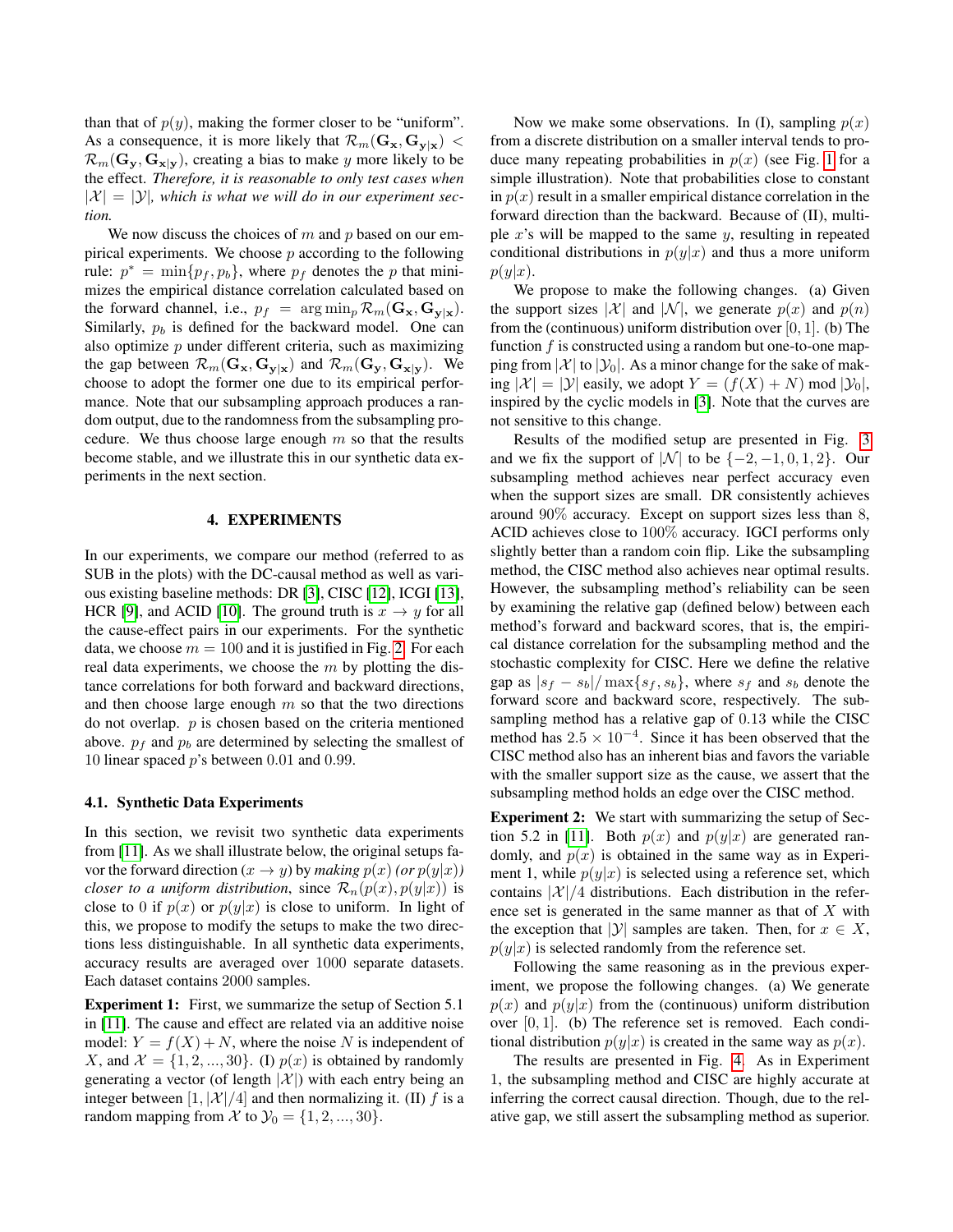<span id="page-3-2"></span>

Fig. 1:  $p(x)$  from the modified setup (left) vs. from the original setup (right).

The results of DR and ACID are less accurate compared to the results in Experiment 1. We attribute this to the fact that the datasets in Experiment 2 do not emit an ANM-like structure. DC and IGCI perform only slightly better than a coin flip.

<span id="page-3-1"></span>

Fig. 2: Distance correlation vs.  $m$  in Experiment 1 (left) and 2 (right).

# 4.2. Real Data Experiments

We test our method on real world datasets that are available at https://webdav.tuebingen.mpg.de/cause-effect/. Given that most of them are continuous variables, we need to preprocess them by rounding in order to reduce their support sizes. Specifically, *we investigate the variables with at most two digits after the decimal point, and simply round them to the nearest integers*. After the preprocessing step, we focus on the cases where the cause and effect have the same or similar support sizes that are less than 50. There are 8 such datasets in total and we investigate all of them individually as follows.

Longitude/latitude vs. temperature. These are the 3rd and 20th datasets, and they were collected in 349 locations in Germany from 1961 to 1990. The three variables *longitude, latitude, and temperature* have support sizes 10, 9 and 11, respectively. Our subsampling method infers the correct directions in both cases, and ACID identifies the correct direction for the latitude vs. temperature dataset. All the other method fail.

Population growth and food consumption. This is the 76th dataset, and it is taken from food security statistics provided by Food and Agriculture Organization of the United Nations during 1990 to 2000.  $x$  denotes the average annual rate of change of population, while  $y$  the average annual rate of change of total dietary consumption for total population. After preprocessing, they have support sizes 13 and 16, respectively. Four methods are able to identify the correct direction: our method, ACID, IGCI, and CISC.

<span id="page-3-3"></span>

Fig. 3: Experiment 1

<span id="page-3-4"></span>

Fig. 4: Experiment 2

Some continuous-valued datasets. There are a few datasets (as listed below) that the support sizes of cause and effect are close to each other after some preprocessing steps. However, the raw datasets have many digits after the decimal points. Thus we prefer to treat them as continuous rather than discrete, and we discuss the cases as follows. The financial datasets (65th, 66th, and 67th) have more than 10 digits after the decimal point. Thus even with rounding (or round(100  $\times$ a) for a real-valued number a as in [\[11\]](#page-4-6)), we consider them to be continuous in nature and thus the methods for discrete data might not be appropriate. In fact, we observe that the inferred causal direction changes with different resolutions  $k$ , which can be defined through round( $10^k \times a$ ). We therefore consider the inferred direction as unreliable. Two similar datasets are: *the logarithm of employment and logarithm of population* (the 84th dataset) and *the logarithm of the performance measure and characteristics of CPUs* (the 100th dataset).

### 5. REFERENCES

- <span id="page-3-0"></span>[1] S. Shimizu, P. O. Hoyer, A. Hyvärinen, and A. Kerminen, "A linear non-gaussian acyclic model for causal discovery," *Journal of Machine Learning Research*, vol. 7, no. Oct, pp. 2003–2030, 2006.
- [2] P. O. Hoyer, D. Janzing, J. M. Mooij, J. Peters, and B. Schölkopf, "Nonlinear causal discovery with addi-